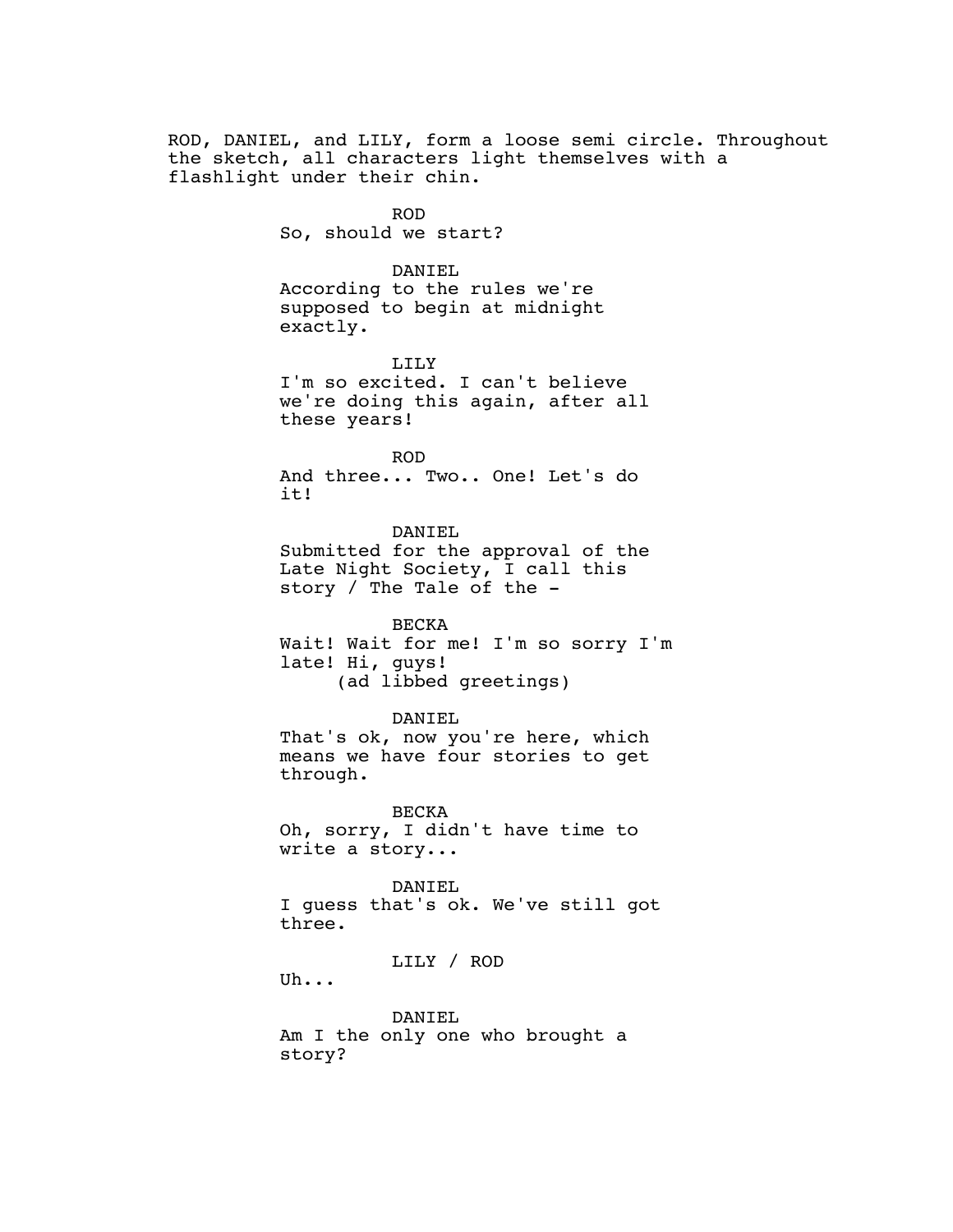### BECKA

I thought 'reunion' meant we'd like, drink wine and split a bunch of appetizers at a Kelsey's or something.

#### DANIEL

Guys, this is what we do. We get together and share stories. Fictional yet personal stories, often with an ironic twist at the end.

LILY

It's fine! You've got a story, right? We'll just read that, and it'll be great!

#### DANIEL

Ok. Did you bring the midnight powder?

LILY

The what?

## DANIEL

The midnight powder, you know, the stuff we put on the fire to make it go fwoom.

LILY Why would I have it?

DANIEL

You were the keeper of the flame!

LILY That was twenty years ago!

#### DANIEL

Oh, I'm sorry, was there a rededication ceremony in the last 20 years that I'm not aware of?

### ROD

Hey, relax. It's just Coffee Mate.

## DANIEL

It's not just Coffee Mate! It's the tradition! It's the fire going fwoom! That summer we spent together, meeting at night and sharing stories - that's when I realized I wanted to be a writer.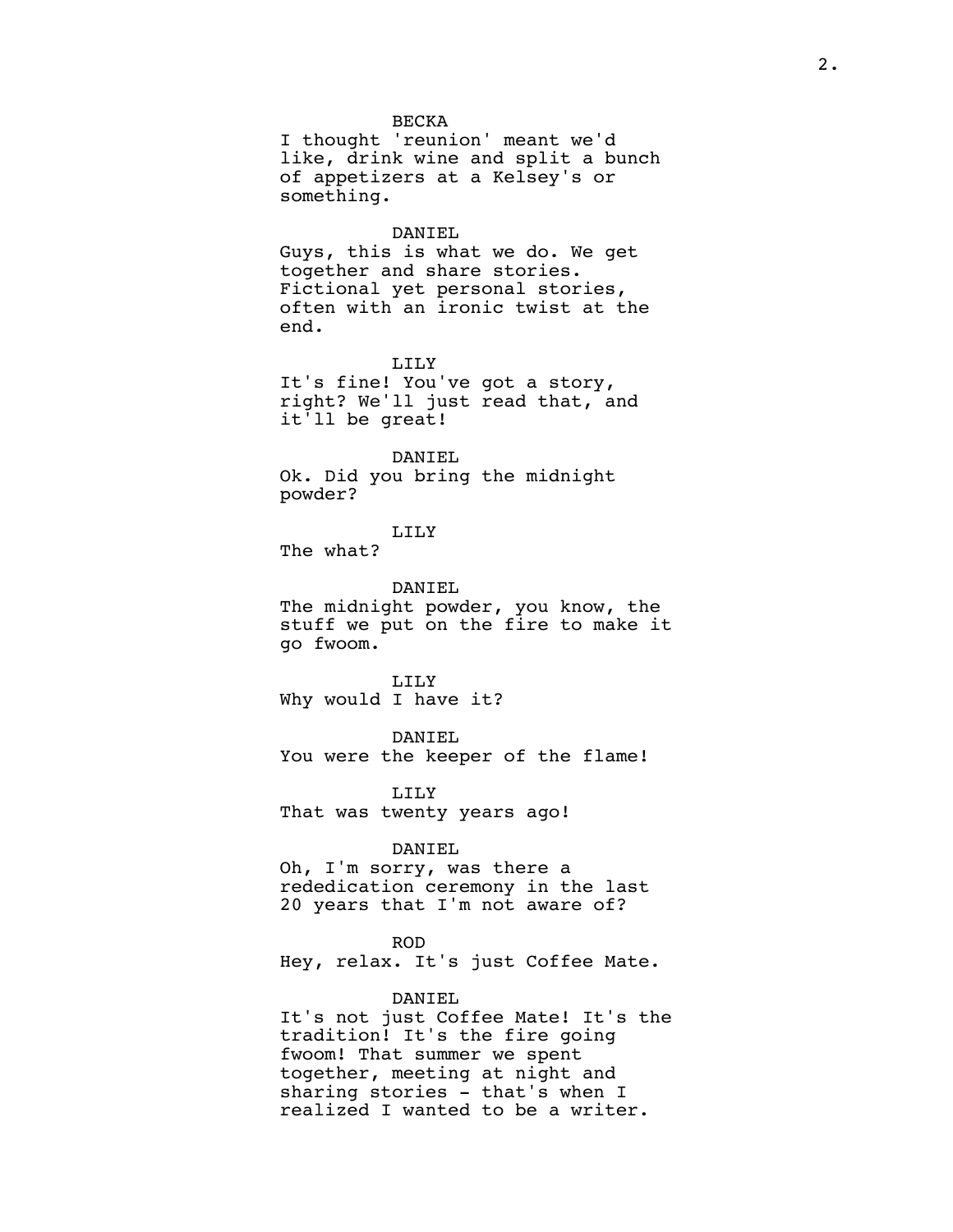That's when I discovered who I was as a person. Am I the only one who felt that way? ALL (Ad lib: Yep, Yes, Uhhuh, etc.) DANIEL So why did you all keep coming? BECKA Honestly? I just wanted to hook up with Rod. ROD (flattered, beaming) What? GIRLS (Ad lib: Yep, I had such a crush on you, you were really cute back then, etc.) ROD Well you know, I'm still single... GIRLS (pause, then, together:) Nah... BECKA I figured a bunch of 14 year olds going off into the woods unsupervised at night were eventually going to end up making out. DANIEL What? No! We were just a group of likeminded teenagers, wrestling with our adolescent feelings by sharing fictional yet personal stories with ironic twist endings! ROD I can't believe you guys all had crushes on me!

DANIEL Right? I mean, I was the leader. And I'm almost two years older than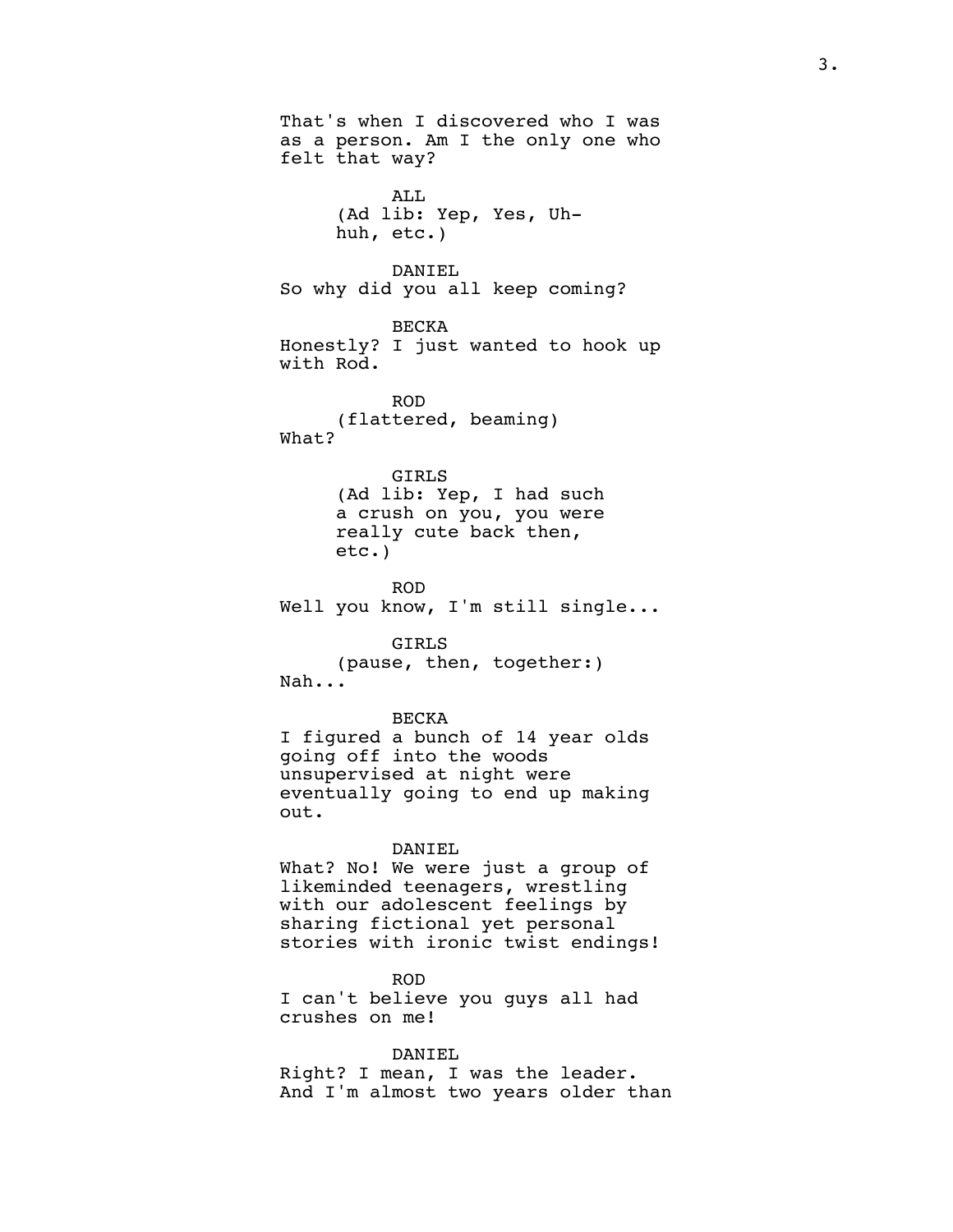him. Aren't women attracted to older men with power? GIRLS No... DANIEL So you only came so you could oggle my little brother? GIRLS (Ad lib: yeah, pretty much, etc.) ROD I wish I had known you guys liked me! LILY Really? You never seemed interested in any of us. BECKA By the end of the summer we all figured you were gay. ROD I was told it was against the rules to date within the society! I had such a crush on - DANIEL It was a rule! It is a rule! BECKA (to DANIEL) That's not a rule you were very good at following. DANIEL No, don't  $-$ LILY Oh my god, you two hooked up? ROD Oh my god! BECKA Just once. After The Tale of the Undersea Curse. I don't know why, but back then, anything with mermaids in it really turned me on.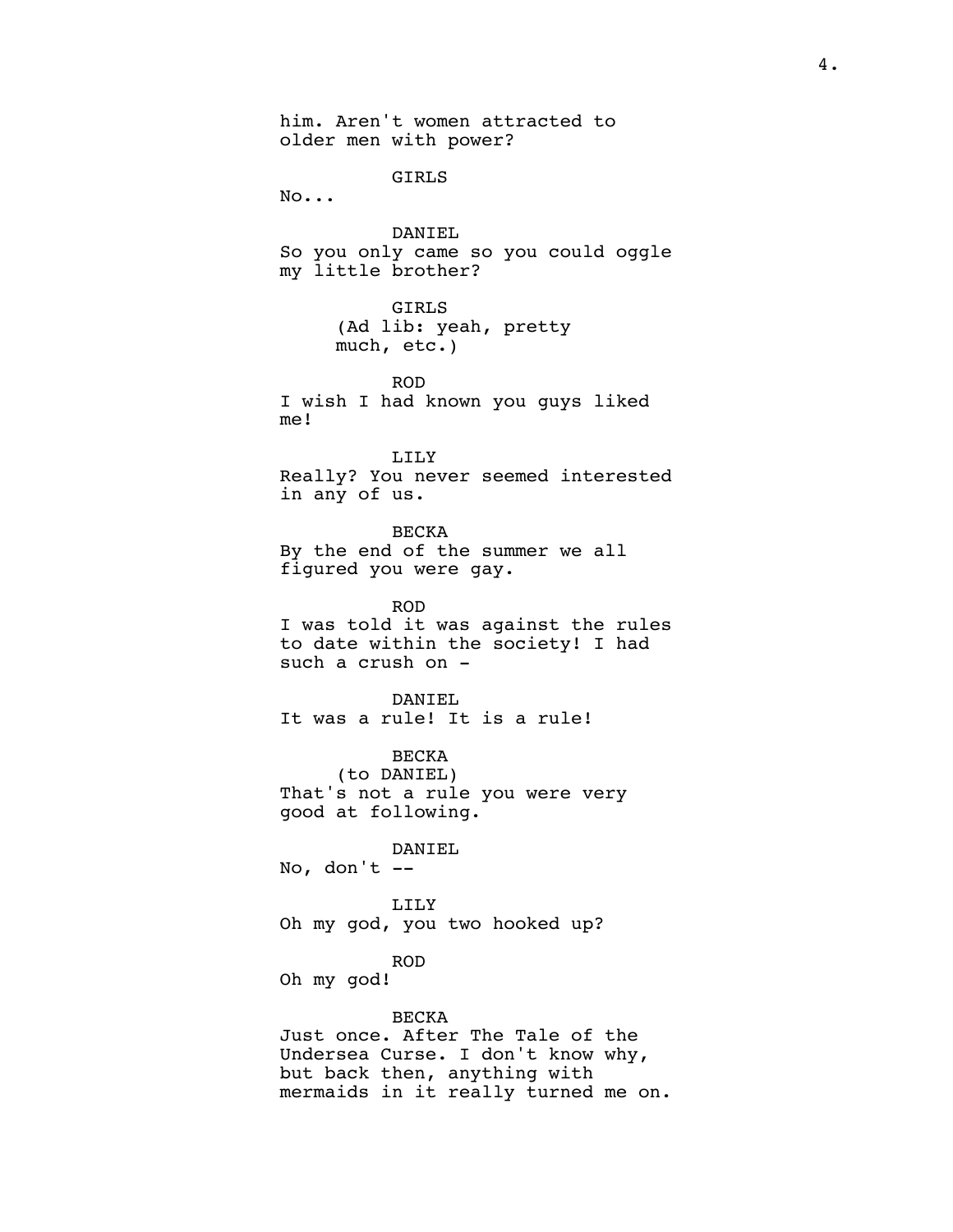ROD

Oh my GOD!

BECKA

Lost my hand virginity that night.

ROD

OH my GOD! You fooled around with Lisa? You knew I had a huge crush on her!

## DANIEL

Look, I felt really bad about it. Don't you remember the Tale of the Older Brother who Made Out with his Little Brother's Crush and Felt Really Really Bad About it?

ROD

More than made out!

BECKA It really wasn't a big deal.

LILY

Oh my god, is that why you wrote The Tale of the Really Small Serpent?

### DANIEL

Oh sure, you remember that little detail, but totally forgot about the bag of magic powder!

## LILY

IT'S COFFEE MATE

## ROD

I didn't lose my virginity until I was twenty one because of your stupid rules, and the whole time I could have had anyone here!

# GIRLS

(quiet ad libs: yep, could have, back then, etc.)

DANIEL Trust me, I did you a favour, you can do better.

> GIRLS (disgusted ad libs)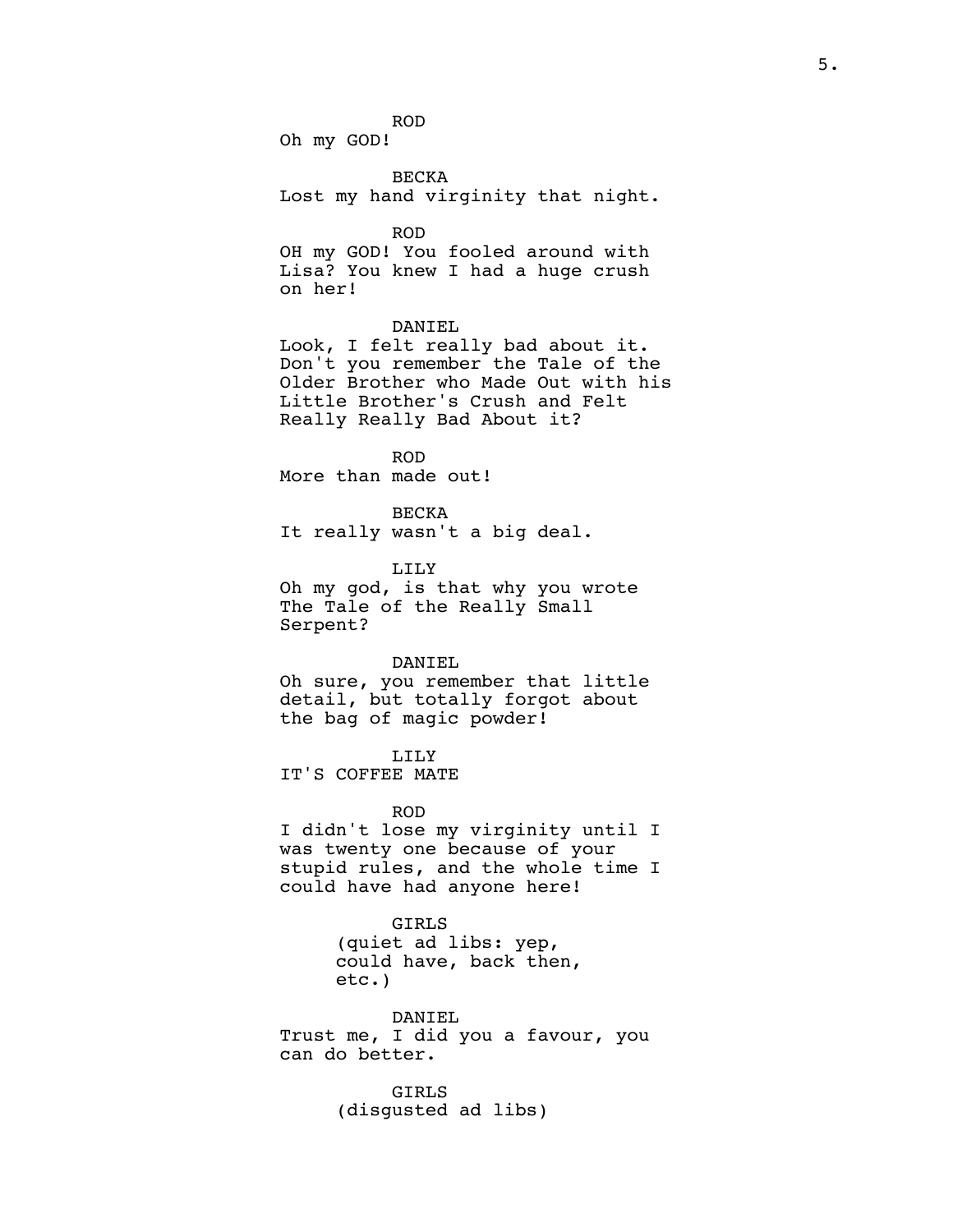DANIEL I just mean that back then some of you weren't exactly natural storytellers! ROD I don't give a shit about storytelling! DANIEL Then why were you even a part of this? ROD Because you're my brother. And I looked up to you. At least, I used to. Fuck you, man. (he turns to leave) DANIEL You can't leave before the dousing ritual! It's against the rules! ROD Alright, fine. Let's play by the rules. I move to revoke Daniel's membership in the society. DANIEL You can't do that. ROD Yes I can. DANIEL But you need somebody / to second-LILY Seconded. BECKA Third. ROD It's unanimous, please surrender your ceremonial torch and leave the circle. DANIEL Fine. I'll leave. But I just want to say... You guys are jerks. (runs out, dropping story)